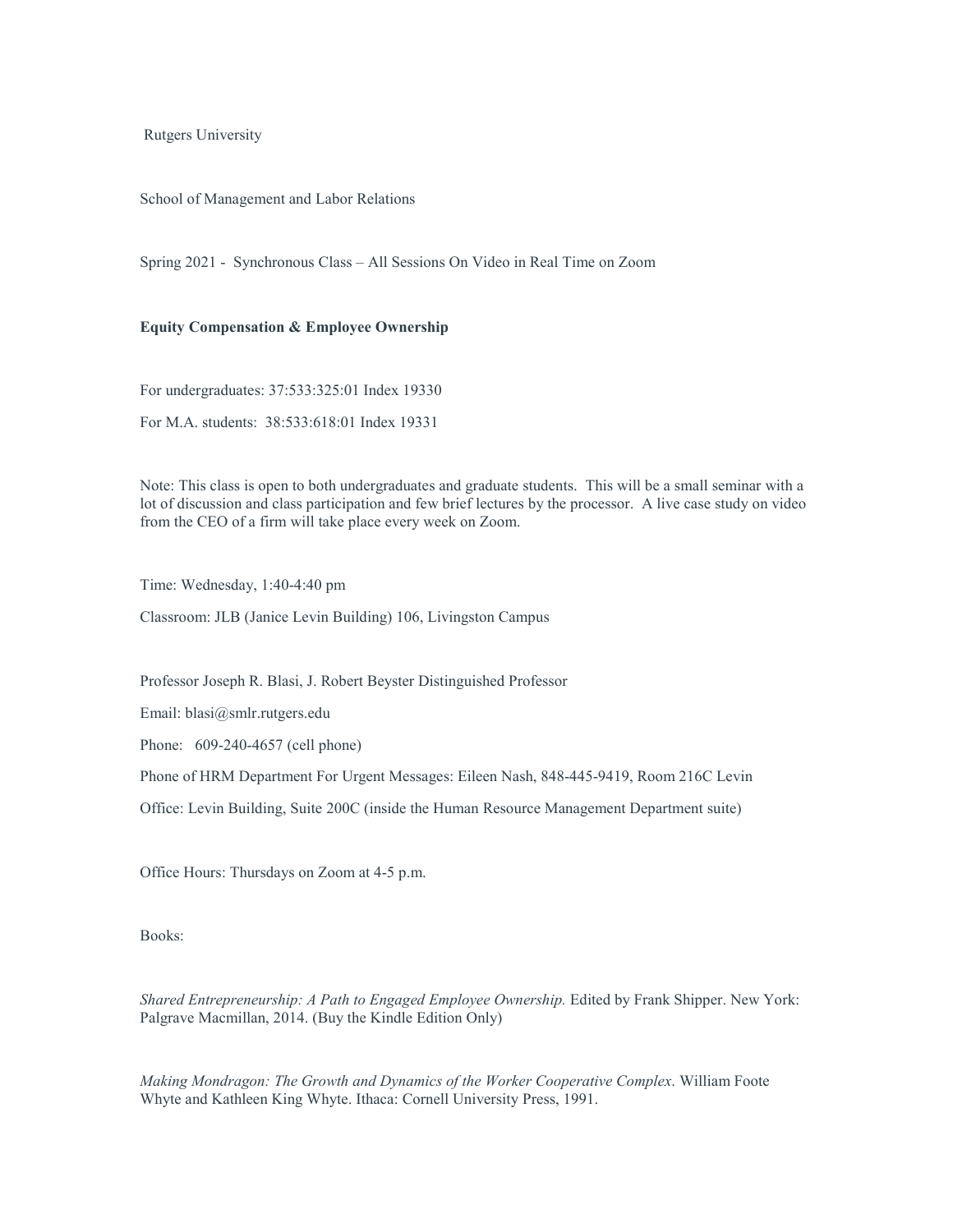*The Citizen's Share: Reducing Inequality in the 21st Century.* Joseph Blasi, Richard Freeman, and Douglas Kruse. (BFK) New Haven: Yale University Press, 2014. **Note: Since this is the instructor's book, complimentary copies will be distributed to the class at no charge. Please do not purchase this book. Rutgers professors cannot assign their own books.**

The professor will supplement the readings with research articles, statistical reports, and working papers by scholars and experts along with case studies and materials from the Curriculum Library on Employee Ownership (CLEO, [www.cleo.rutgers.edu](http://www.cleo.rutgers.edu/) (Links to an external site.) ) based at the School of Management and Labor Relations, as well as contemporary magazine articles and videos for context. Each student will present a brief written and verbal presentation on one of these articles during the course to their class team.

Supplemental Readings: (articles from these will be made available by the professor)

The Wall Street Journal

The New York Times

Note: You will be also referred to pertinent articles on the web sites of the publications.

Course Description:

This is a survey course that explores the variety of ways that businesses can compensate employees with shares of equity, profits, or gains and the human resource management, employment relations, organizational and individual motivational issues that such practices raise. The class will use the Harvard Business School case study method where each class will be based in reading and discussing a case study. Explorations of research and other material related to understanding the case study will make up the rest of the class.

School of Management and Labor Relations (SMLR) Learning Objectives:

This course is designed to help students attain the following SMLR learning objectives:

1. I) Written & Oral Communication – Communicate effectively at a level and in modes appropriate to an entry level professional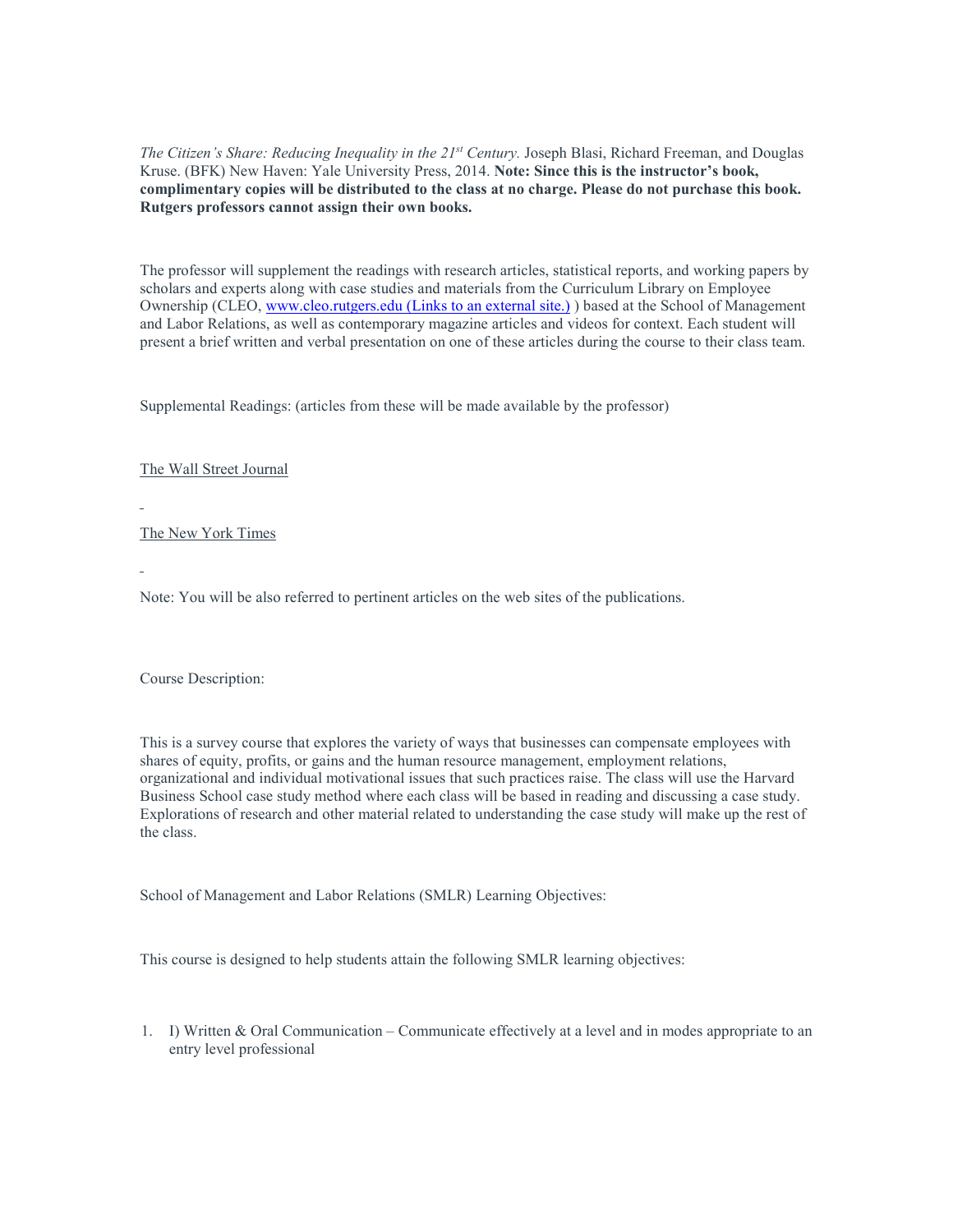- Communicate complex ideas effectively, in standard written English
- Analyze and synthesize information and ideas from multiple sources to generate new insights
- Produce high quality executive summaries
- Make an argument using contemporary and/or historical evidence
- Present ideas and arguments in a logical and effective way
- 1. V) Understanding Context Evaluate the context of workplace issues, public policies, and management decisions
- Analyze a contemporary global issue in their field from a multi-disciplinary perspective
- Analyze issues related to business strategies, organizational structures, and work systems
- Analyze issues of social justice related to work across local and global contexts (LSER)
- Analyze issues related to the selection, motivation, and development of talent in a global context (HRM)

Skills:

Students will be come conversant with the major types of equity, profit, and gain sharing plans, their history, development, incidence, mechanisms, advantages and disadvantages for the performance and welfare of firms and employees. Students will learn the legal and financial and practical issues involved in using such plans in corporations. Students will study the major social science questions raised about shares including their role in society and the important research questions and sources of evidence on these practices studied by scholars. Students will learn how to use the U.S. Securities and Exchange Commission web site in order to understand the principal information in Annual Reports and Corporate Proxy Statements filed before the SEC about shares. Students will become familiar with several corporations, their stories and issues, along with the principal institutions dealing with shares in the United States: regulatory bodies, stock exchanges, associations of corporations, non-profit research organizations, corporate social responsibility institutions, and the principal research centers on shares in the U.S. Students will develop a general understanding of the differences between the approach to employee shares of several nations and geographic areas worldwide. Students will hear brief reports from fellow students on several research articles in the field. Students will be presented with a number of possible careers paths in this area of study. Students do not require an understanding of economics or finance in order to take this course and any concepts from these disciplines necessary to understanding the material of the class will be explained clearly during the lectures.

Required Work:

Students are required to bring to class ten questions on a sheet of paper based on the readings of the current week.

Attendance: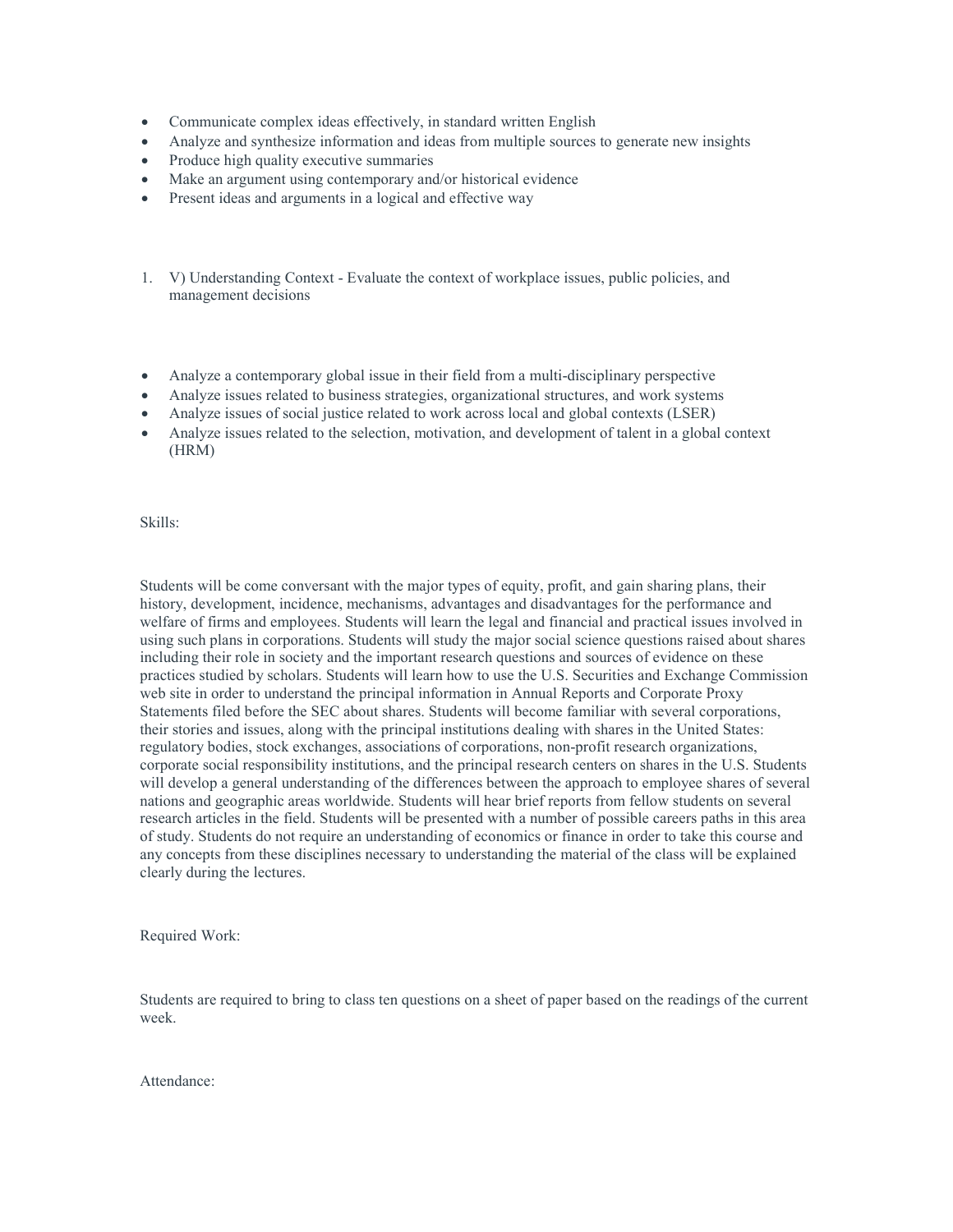Participation in class meetings is critical to the class both in terms of being present in class and fully participating. Attendance will be taken in class and those not participating will lose points on the participation score. A student missing more than 3 classes will not receive credit for this course. Each student will have one excused absence that will count towards these three classes. This excused absence can be used for any reason and does not require a note so it can be used for an absence related to an illness, for example. There will be two extra points on top of the entire grade for perfect attendance, meaning the excused absence is also not used.

Grading:

Grades will consist of the following components of 100% of the grade: Mid-term book report – 30%; Final paper – 30%; Active Participation in Class Discussion – 14%; Participation: Attendance - 26%

Points can be deducted for not being present in order to participate in the class and for egregious classroom conduct (as described below). One class absence reduces the participation score by 2 points.

The grade range is as follows:

 $A = 90\%$  and above.;  $B = 85\% - 89\%$ ;  $B = 80\% - 84\%$ ;  $C = 75\% - 79\%$ ;  $C = 70\% - 74\%$ ;

D=  $60\%$ - $69\%$ ;F = less than 59%.

Academic Integrity:

The rights of students will be protected to insure that test scores are related to competence in the subject matter. Therefore, all examinations will be carefully proctored. If cheating is detected, it will be prosecuted to the limit allowed by University policies. An academic integrity contract is attached to this syllabus. Students must submit a signed copy of the contract before the second class they attend. ASSIGNMENTS TURNED IN BEFORE THE ACADEMIC INTEGRITY CONTRACT IS HANDED IN WILL RECEIVE A GRADE OF "0."

Classroom Conduct:

It is important for a serious learning experience to have a quiet and respectful environment in the classroom. The following will not be permitted in class:

cell phones, pagers, and text messaging devices which should be turned off and put away and out of sight; b computers should be turned off and put away; c. napping; d. chit-chatting; e. reading the newspaper; f. studying for or doing homework for other courses; g. arriving at class late on a consistent basis; h. leaving class early on a consistent basis.; i. other behavior that disrupts the learning environment.. When you do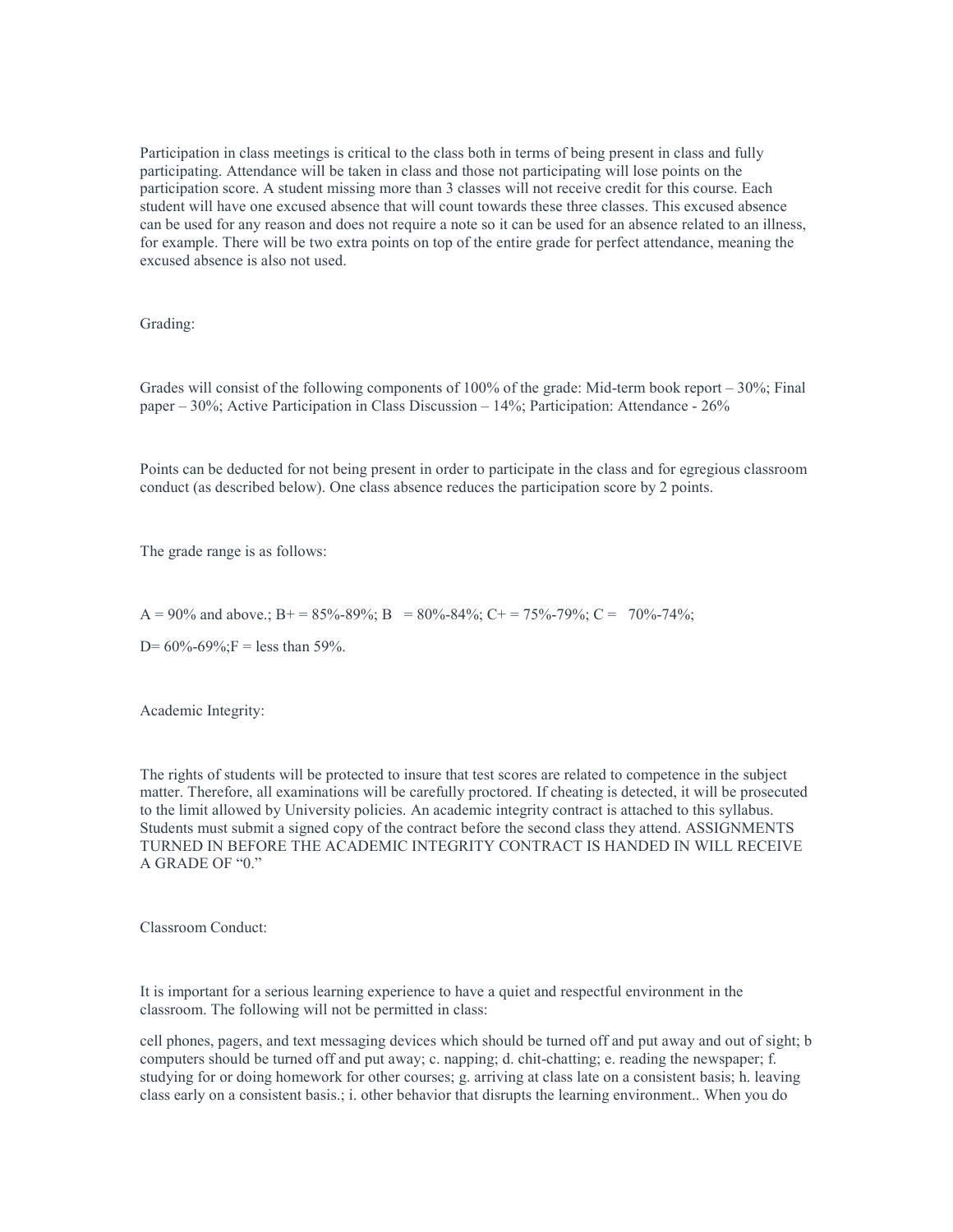any of these things it is hard to argue you are participating in class and points will be deducted from your participation score.

Participation points will automatically be deducted for these behaviors. It is required that you be at all classes and have your video on during the class. This is a face-to-face video class experience.

Class Schedule:

| Date                     | Topic                                                              |                                                              | Reading                     |
|--------------------------|--------------------------------------------------------------------|--------------------------------------------------------------|-----------------------------|
| Assignments              |                                                                    |                                                              |                             |
| Jan. 20                  | Introduction: Varieties of Shares and<br><b>Research Questions</b> |                                                              |                             |
| Jan. 27                  | Case: Equity Compensation in a Multi-national:                     |                                                              |                             |
| Intro, Ch. 1             | Unilever<br>ure.com (Links to an external site.)                   | Video: www.shareinourfuture.com (Links to an external site.) | www.shareinourfut<br>BFK:   |
| Feb. 3                   | Case Study: The Worker Cooperative Conglomerate:                   |                                                              | Whyte, Ch. 6, 8, 11, 12, 16 |
| Shipper, Manz,<br>Owners | Mondragon of the Basque Region of Spain                            | Video: We the<br>2018, Organizational Dynamics               | Roche, Freundlich,          |
|                          | Feb. 10 Employee Ownership for Internet Platform                   |                                                              |                             |
| $site.$ )                | Whyte: Ch. 19, 20, 21                                              | Companies: www.UpandGo.coop (Links to an external            |                             |
|                          |                                                                    |                                                              | Shipper: Ch. 9              |
|                          | Feb. 17 The Highly Participatory Organization:                     |                                                              | Shipper: Ch. 7, 14          |
|                          | W.L. Gore in Delaware and SRC in Missouri                          |                                                              | BFK: Ch. 5                  |
|                          | Feb. 24 The Employee Ownership Trust                               |                                                              |                             |
| Case Study               | The John Lewis Partnership in the UK                               |                                                              | Shipper: John Lewis         |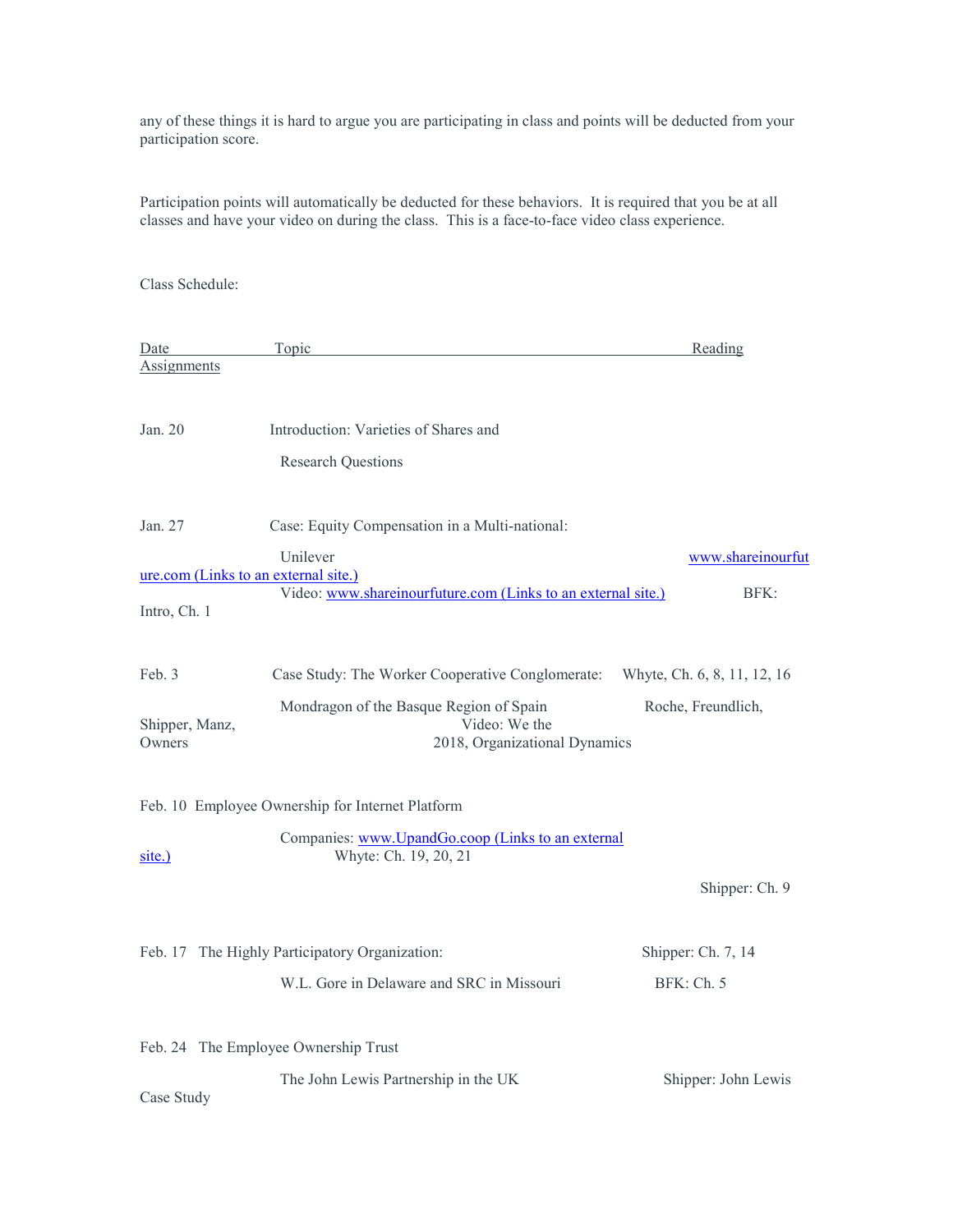|                                         | March 3 Cash and Deferred Profit Sharing       | BFK: Ch. 2, 4           |
|-----------------------------------------|------------------------------------------------|-------------------------|
|                                         | Steelcase, DPR Construction, Delta             |                         |
|                                         | Southwest                                      |                         |
|                                         | Video: We the Owners                           |                         |
| March 10                                | Mid-Term Book Report Presentations             |                         |
| March 12-20                             | <b>Spring Break</b>                            |                         |
| March 24                                | The Large Diversified Manufacturer:            | BFK: Ch. 6              |
|                                         | <b>Amsted Industries</b>                       |                         |
|                                         | Based in Chicago                               |                         |
| March 31<br><b>Business School Case</b> | Employee Ownership that Failed                 | United: Harvard         |
|                                         | The United Airlines Case                       |                         |
| April 7                                 | Equity and Profit Shares in Private Equity     | To Be Announced         |
|                                         | Case to be Announced                           |                         |
| 2015, British                           | April 14 A Large Stock Market Company's Shares | Blasi, Freeman, Kruse,  |
| Relations                               | Procter & Gamble of Ohio                       | Journal of Industrial   |
| Case on                                 | April 21 Employee Share Ownership in Retailing | Harvard Business School |
|                                         | Publix Supermarket, Homeland, and Winco        | <b>Customer Service</b> |
|                                         | in the South and the Midwest                   | Shipper: Ch. 5,6        |

April 28 Presentation of Final Paper Projects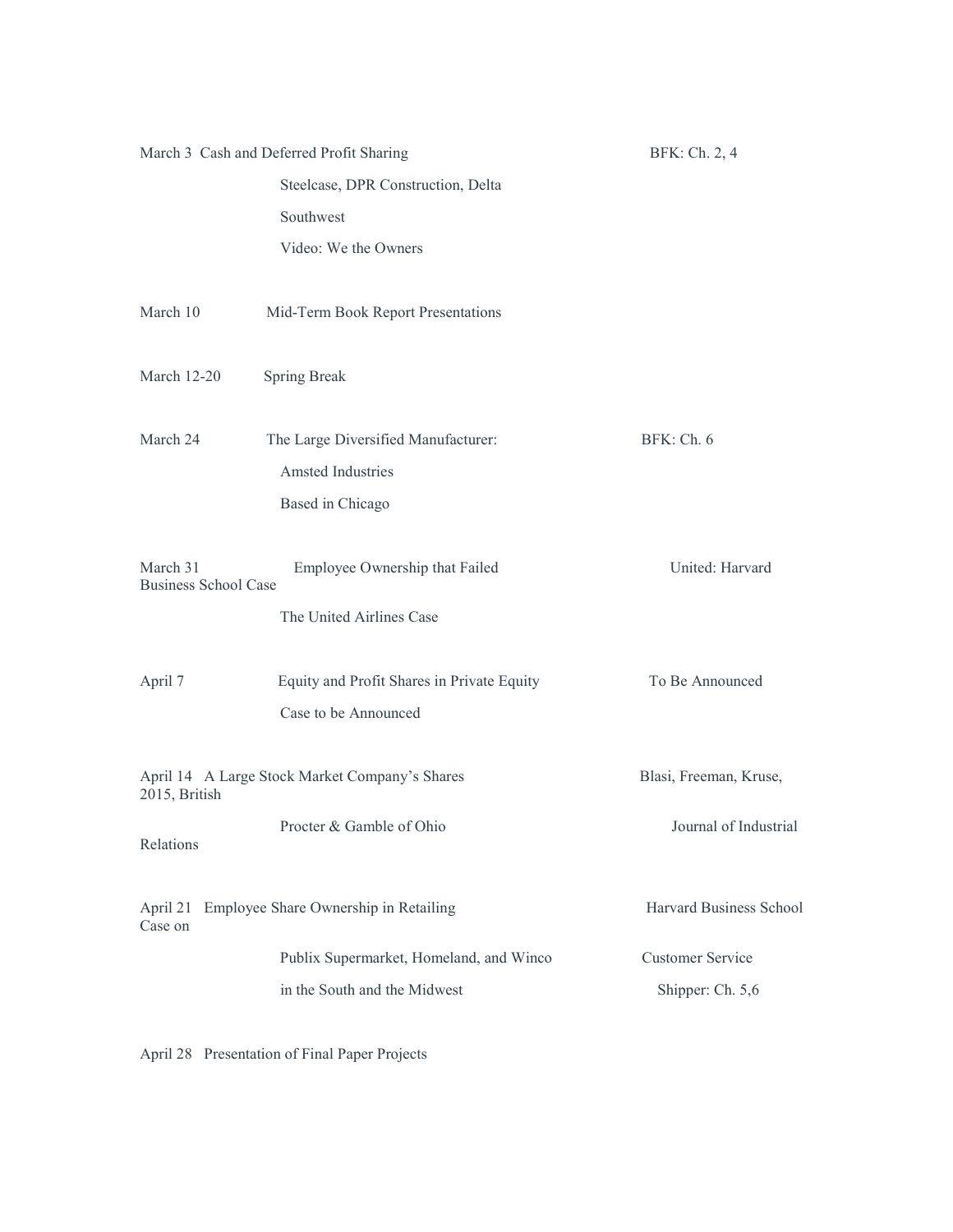Please see the Academic Integrity Contract on the page following which must be signed and turned in at the second class by email. It is required to take this class and receive grades.

Academic Integrity Contract:

All members of the Rutgers University community are expected to behave in an ethical and moral fashion, respecting the human dignity of all members of the community and resisting behavior that may cause danger or harm to others through violence, theft, or bigotry. All members of the Rutgers University community are expected to adhere to the civil and criminal laws of the local community, state, and nation, and to regulations promulgated by the University. All members of the Rutgers University community are expected to observe established standards of scholarship and academic freedom by respecting the intellectual property of others and by honoring the right of all students to pursue their education in an environment free from harassment and intimidation. Please see http://policies.rutgers.edu/PDF/Section10/10.2.11-current.pdf for details regarding the Student Code of Conduct. Please see

http://academicintegrity.rutgers.edu/files/documents/AI\_Policy\_9\_01\_2011.pdf for details regarding the Academic Integrity Policy.

Similarly, all students and faculty members of the academic community at the School of Management and Labor Relations should uphold high standards for personal conduct, ethical behavior, and professional integrity. In the area of academic integrity, students are expected to refrain from cheating, fabricating information, plagiarizing, inappropriately denying others access to material, and facilitating others in academic dishonesty. Please see http://policies.rutgers.edu/PDF/Section10/10.2.11-current.pdf (pp. 24-28) for detailed descriptions of each type of action. Any of the following acts, when committed by a student, is an act of academic dishonesty and decreases the genuine achievements of other students and scholars. Academic dishonesty includes, but is not limited to, any of the following: Plagiarism/False Representation of Work

• Quoting directly or paraphrasing portions of someone else's work without acknowledging the source.

Submitting the same work, or major portions thereof, including presentations, to satisfy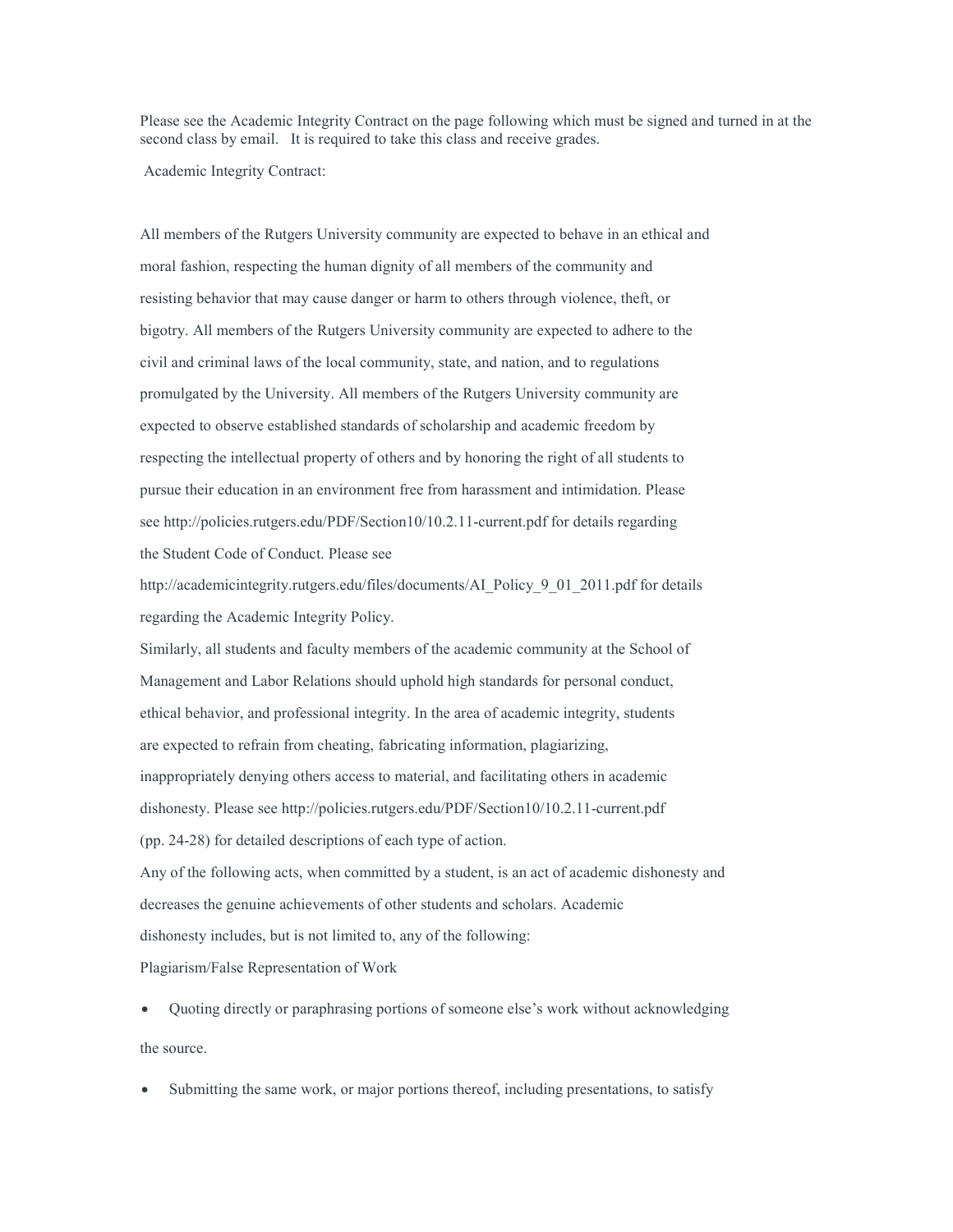the requirements of more than one course without permission from the instructor.

• Using data or interpretative material for a report or presentation without acknowledging

the sources or the collaborators.

• Failing to acknowledge assistance from others, such as help with research, statistical

analysis, or field data collection, in a paper, examination, or project report.

- Submitting purchased materials such as a term paper as your own work.
- Copying or presenting material verbatim from any source without using quotation marks.
- Copying from any source and altering a few words to avoid exact quotation, without the

appropriate documentation or by using improper documentation of the source.

Rewording the major concept found in a source but then omitting documentation or

improperly citing the source.

Submitting as one's own any work created by someone else (e.g., paper, project,

speech, video, exercise, etc.) without crediting them. Large duplication of someone

else's work should be avoided unless you obtain express permission from both the

instructor and originator of the work.

- Fabricating or misrepresenting data or information
- Forging signatures

## Cheating

- Copying work on examinations.
- Acting to facilitate copying during an exam.
- Sharing answers through technology or in written or verbal form when such interactions

## are prohibited

• Using prohibited materials, such as books, notes, phones, or calculators during an

## examination.

- Working with another student on an assignment when such collaboration is prohibited.
- Stealing or having in one's possession without permission any materials, or property

belonging to or having been generated by faculty, staff, or another student for the